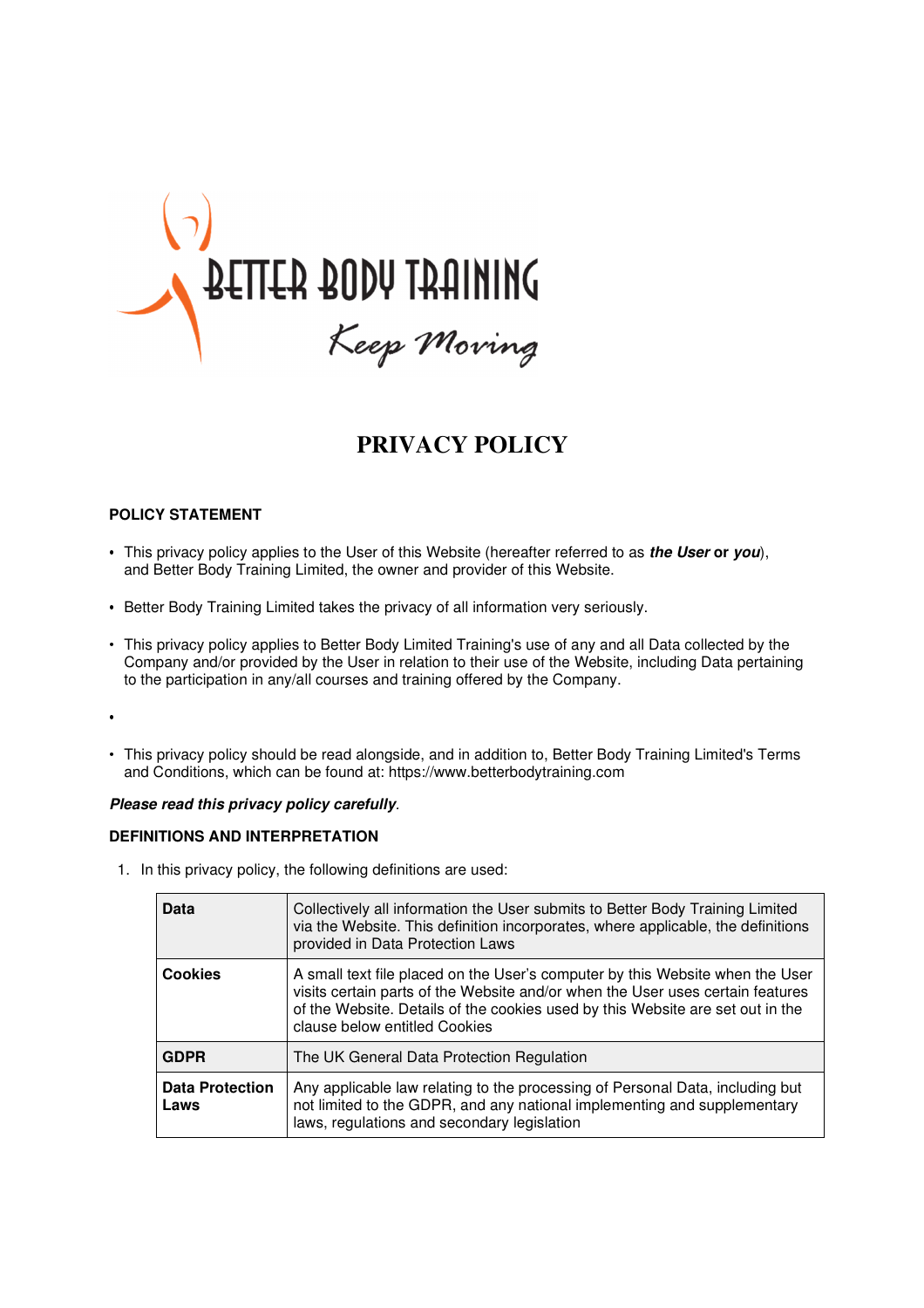| <b>Better Body</b><br><b>Training</b><br>Limited, we<br>or us | Better Body Training Limited, a company incorporated in England and Wales.<br>Registration Number: 9856435<br>Registered Office Address: Barn Elms, Rose Hill, Porthtowan, Cornwall, TR4<br>8GJ                                                                                                                                               |
|---------------------------------------------------------------|-----------------------------------------------------------------------------------------------------------------------------------------------------------------------------------------------------------------------------------------------------------------------------------------------------------------------------------------------|
| <b>UK and EU</b><br><b>Cookie Law</b>                         | The Privacy and Electronic Communications (EC Directive) Regulations 2003<br>as amended by the Privacy and Electronic Communications (EC Directive)<br>(Amendment) Regulations 2011 & the Privacy and Electronic Communications<br>(EC Directive) (Amendment) Regulations 2018                                                                |
| User or you                                                   | Any third party that accesses the Website and is not either (i) employed<br>by Better Body Training Limited and acting in the course of their employment<br>or (ii) engaged as a consultant or otherwise providing services to Better Body<br>Training Limited and accessing the Website in connection with the provision of<br>such services |
| Website                                                       | The Website, www.betterbodytraining.com, currently being accessed by the<br>User and any sub-domains of this site unless expressly excluded by their own<br><b>Terms and Conditions</b>                                                                                                                                                       |

# 2.

- 2. In this privacy policy, unless the context requires a different interpretation:
	- a. the singular includes the plural and vice versa.
	- b. references to sub-clauses, clauses, schedules, or appendices are to sub-clauses, clauses, schedules or appendices of this privacy policy.
	- c. a reference to a person includes firms, companies, government entities, trusts, and partnerships.
	- d. "including" is understood to mean "including without limitation".
	- e. reference to any statutory provision includes any modification or amendment of it.
	- f. headings and sub-headings do not form part of this privacy policy.

#### **SCOPE OF THIS PRIVACY POLICY**

- 3. This privacy policy applies only to the actions of Better Body Training Limited and Users with respect to this Website. It does not extend to any websites that can be accessed from this Website including, but not limited to, any links we may provide to social media websites.
- 4. For the purposes of the applicable Data Protection Laws, Better Body Training Limited is the "data controller". This means that Better Body Training Limited determines the purposes for which, and the manner in which, User Data is processed.

# **DATA COLLECTED**

- 5. We may collect data, which includes Personal Data, from the User as follows:
	- a. name
	- b. contact Information such as email addresses and telephone numbers
	- c. demographic information such as postcode, preferences and interests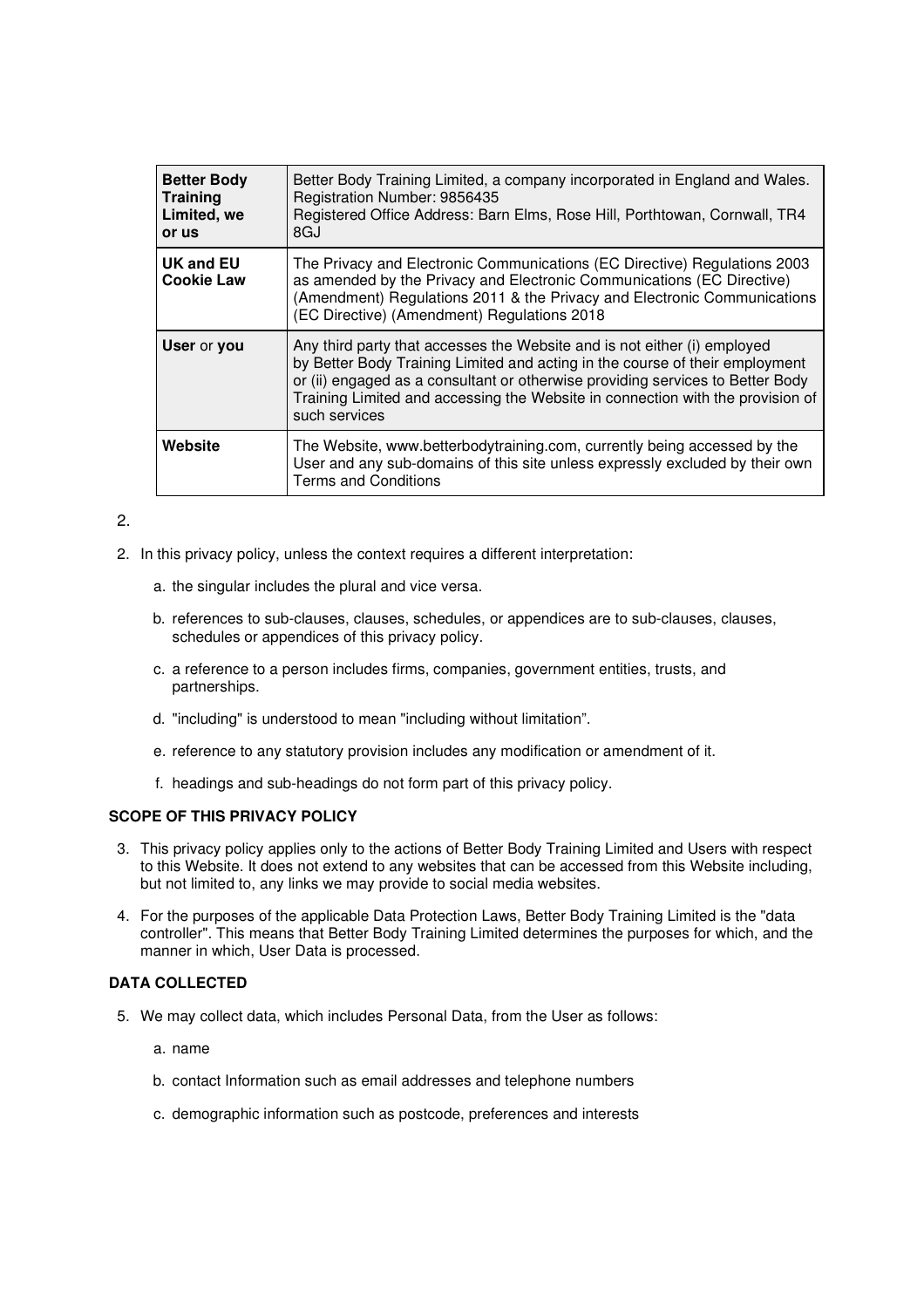- d. IP address (automatically collected)
- e. web browser type and version (automatically collected)
- f. a list of URLs starting with a referring site, User activity on this Website, and the site to which the User exits (automatically collected)

In each case, in accordance with this privacy policy.

#### **HOW WE COLLECT DATA**

- 6. **Better Body Training Limited** collects Data in the following ways:
	- a. data is given to us by the User
	- b. data is received from other sources
	- c. data is collected automatically.

## **DATA THAT IS GIVEN TO US BY YOU**

- 7. **Better Body Training Limited** will collect your Data in a number of ways, for example:
	- a. When you contact us through the Website, by telephone, post, e-mail or through any other means;
	- b. When you register with us and set up an account to receive our products/services;
	- c. When you enter a competition or promotion through a social media channel;
	- d. When you make payments to us, through this Website or otherwise;
	- e. When you elect to receive marketing communications from us;
	- f. When you use our services.

In each case, in accordance with this privacy policy.

#### **DATA THAT IS RECEIVED FROM PUBLICLY AVAILABLE THIRD PARTY SOURCES**

- 8. We will receive Data about the User from the following publicly available third-party sources:
	- a. Facebook
	- b. Instagram

#### **DATA THAT IS COLLECTED AUTOMATICALLY**

- 9. To the extent that the User accesses the Website, we will collect their Data automatically, for example:
	- a. We collect automatically some information about Users' visits to the Website. This information helps us to make improvements to Website content and navigation, and includes the User's IP address, the date, times and frequency of access to the Website and the way the User uses and interacts with its content.
	- b. We will collect User Data automatically via cookies, in line with the cookie settings on the User's browser. For more information about cookies, and how we use them on the Website, please see the section below, headed "Cookies".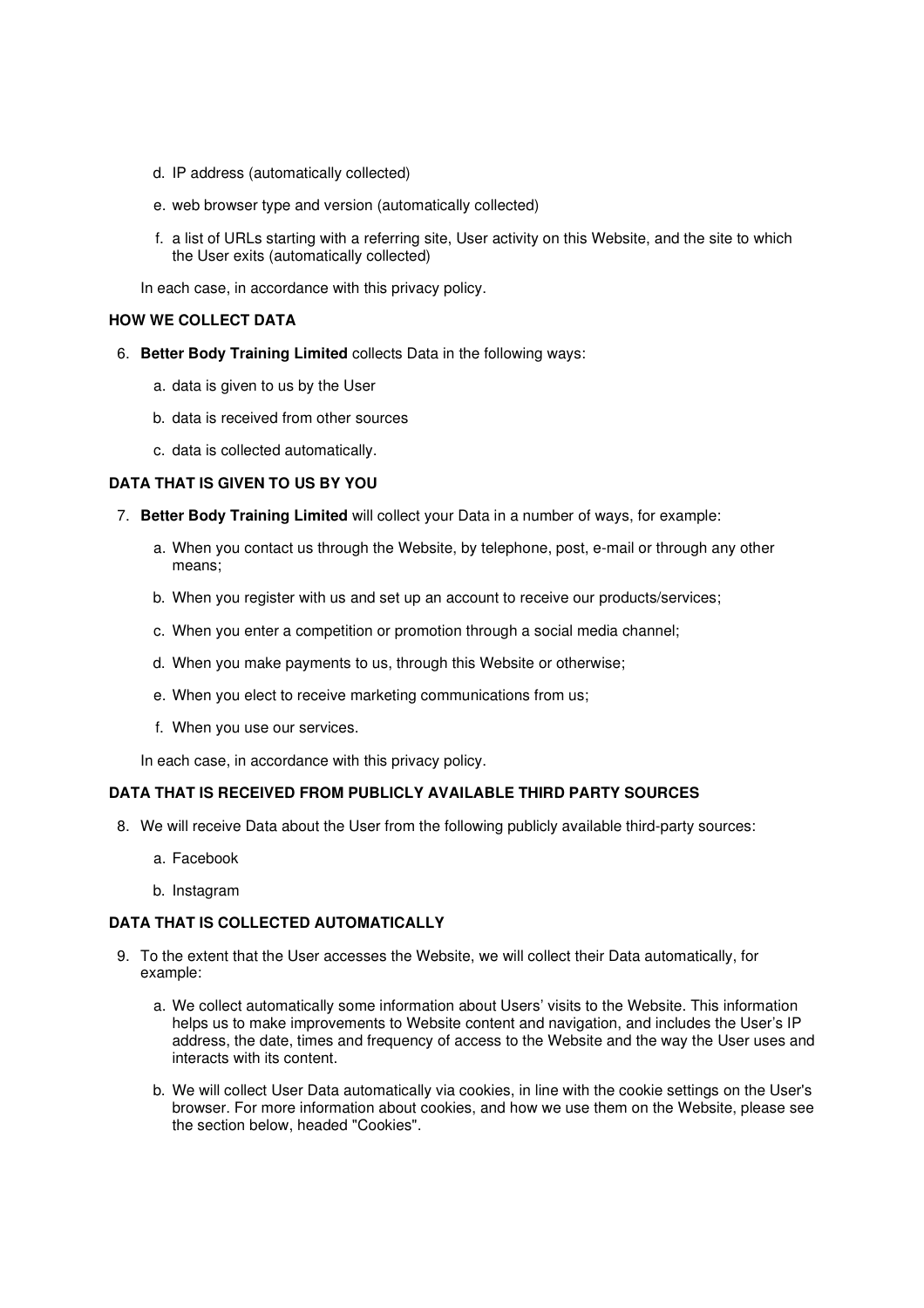# **OUR USE OF DATA**

- 10. Any or all of the above Data may be required by us from time to time in order to provide the User with the best possible service and experience when using our Website. Specifically, Data may be used by us for the following reasons:
	- a. internal record keeping
	- b. improvement of our products/services
	- c. transmission by email of marketing materials that may be of interest to the User

In each case, in accordance with this privacy policy.

- 11. We may use User Data for the above purposes if we deem it necessary to do so for our legitimate interests. If Users are not satisfied with this, they have the right to object in certain circumstances (see the section headed "Your Rights" below).
- 12. For the delivery of direct marketing to the User via e-mail, we will need User consent, whether via an opt-in or soft-opt-in:
	- a. Soft opt-in consent is a specific type of consent which applies when the User has engaged with us previously (for example, we have been contacted for more details about a particular product/service, and we are marketing similar products/services). Under "soft opt-in" consent, we will take User consent as given unless the User opts out:
	- b. For other types of e-marketing, we are required to obtain the explicit consent of the User, that is, the User needs to take positive and affirmative action when consenting by, for example, checking a tick box that we will provide;
	- c. If a User is not satisfied with our approach to marketing, they have the right to withdraw consent at any time. To find out how to withdraw consent, please see the section headed "Your Rights" below.
- 13. When a User registers with Better Body Training Limited and sets up an account to receive our services, the legal basis for this processing is the performance of a contract between the User and us and/or taking steps, at the User's request, to enter into such a contract.
- 14. User Data may be used to show the respective client Better Body Training Limited adverts and other content on other websites. If the User does not want us to use their data to show them Better Body Training Limited adverts and other content on other websites, they are requested to turn off the relevant cookies. (Please refer to the section headed "Cookies" below).

15.

16. Behavioural Advertising: As described above, we use Personal Information to provide the User with targeted advertisements or marketing communications we believe may be of interest to the User. For more information about how targeted advertising works, please visit the Network Advertising Initiative's ("NAI") educational page at http://www.networkadvertising.org/understanding-onlineadvertising/how-does-it-work.

# 17. To

18. opt out of targeted advertising, please use the links below:

19.

Facebook: https://www.facebook.com/settings/?tab=ads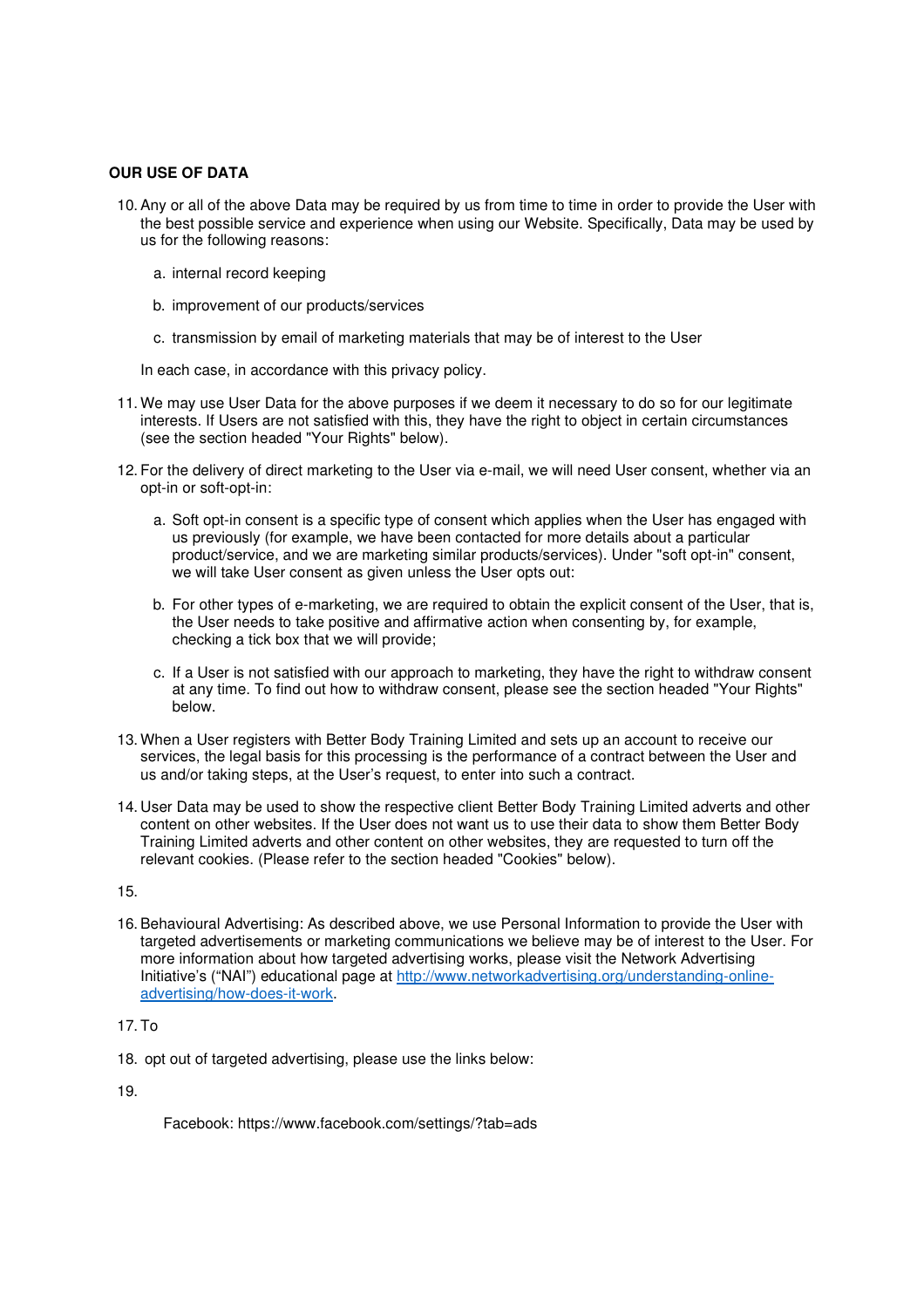Google: https://www.google.com/settings/ads/anonymous

Bing: https://advertise.bingads.microsoft.com/en-us/resources/policies/personalized-ads

20. Additionally, the User can opt out of some of these services by visiting the Digital Advertising Alliance's opt-out portal at: http://optout.aboutads.info/.

## **WHO WE SHARE DATA WITH**

- 21. **Better Body Training** may share User Data with the following groups of people for the following reasons:
	- a. our employees, agents and/or professional advisors to obtain advice from professional advisers
	- b. third party service providers who provide services to us which require the processing of personal data - to help third party service providers in receipt of any shared data to perform functions on our behalf to help ensure the website runs smoothly
	- c. third party payment providers who process payments made over the Website to enable third party payment providers to process user payments and refunds

In each case, in accordance with this privacy policy.

## **KEEPING DATA SECURE**

- 22. **Better Body Training Limited** will use technical and organisational measures to safeguard User Data, for example:
	- a. Access to User accounts is controlled by a Password and a User Name that is unique to the User.
	- b. Data is stored on secure servers.
- 23. Technical and organisational measures include measures to deal with any suspected data breach. If a User suspects any misuse, loss or unauthorised access to their Data, please let us know immediately by contacting us via this e-mail address: info@betterbodytraining.com.
- 24. For detailed information on how to protect personal information, computer(s) & device(s) against fraud, identity theft, viruses and many other online problems, please visit Get Safe Online at www.getsafeonline.org. Get Safe Online is supported by HM Government and leading businesses.

#### **DATA RETENTION**

- 25. Unless a longer retention period is required or permitted by law, Better Body Training Limited will only hold User Data on its systems for the period necessary to fulfil the purposes outlined in this privacy policy or until the User requests that the Data be deleted.
- 26. Please note that even if User Data is deleted, it may persist on backup or archival media for legal, tax or regulatory purposes.

# **YOUR RIGHTS**

- 27. **You, the User,** have the following rights in relation to your Data:
	- a. **Right to access** the right to request (i) copies of the information we hold about you at any time, or (ii) that we modify, update or delete such information. If we provide you with access to the information we hold about you, we will not charge you for this, unless your request is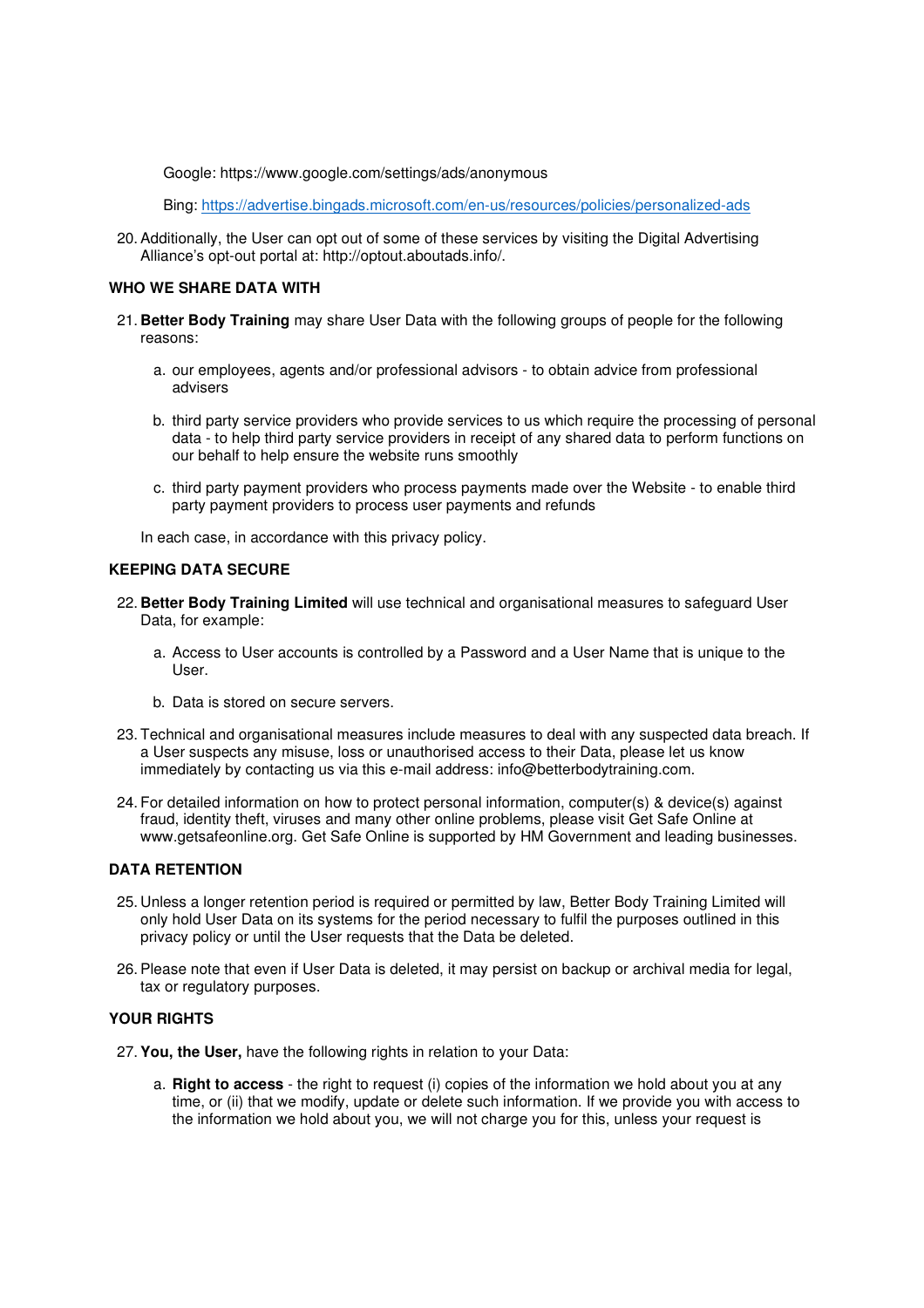"manifestly unfounded or excessive." Where we are legally permitted to do so, we may refuse your request. If we refuse your request, we will provide you with the reasons for this decision.

- b. **Right to correct** the right to have your Data rectified if it is inaccurate or incomplete.
- c. **Right to erase** the right to request that we delete or remove your Data from our systems.
- d. **Right to restrict our use of your Data** the right to "block" us from using your Data or limit the way in which we can use it.
- e. **Right to data portability** the right to request that we move, copy or transfer your Data.
- f. **Right to object** the right to object to our use of your Data including where we use it for our legitimate interests.
- 28. To make enquiries, exercise any of the User rights set out above, or withdraw consent to the processing of personal Data (where consent is our legal basis for processing your Data), please contact us via the following e-mail address: info@betterbodytraining.com.
- 29. If a User is not satisfied with the way a complaint they make in relation to how their Data is handled by us, they may be able to refer their complaint to the relevant data protection authority. For the UK, this is the Information Commissioner's Office (ICO). The ICO's contact details can be found on their website at https://ico.org.uk/.
- 30. It is important that the User Data we hold is accurate and current. Please keep us informed of any changes to Personal Data made during the period for which it is being held.

## **LINKS TO OTHER WEBSITES**

31. This Website may, from time to time, provide links to other websites. Better Body Training Limited has no control over such websites and is not responsible for the content of these websites. This privacy policy does not extend to the User's use of such websites. The User is advised to read the privacy policy or statement of other websites prior to using them.

## **CHANGES OF BUSINESS OWNERSHIP AND CONTROL**

- 32. Better Body Training Limited may, from time to time, expand or reduce its business and this may involve the sale and/or the transfer of control of all or part of Better Body Training Limited. Data provided by Users will, where it is relevant to any part of our business so transferred, be transferred along with that part and the new owner or newly controlling party will, under the terms of this privacy policy, be permitted to use the Data for the purposes for which it was originally supplied to us.
- 33. Better Body Training Limited may also disclose Data to a prospective purchaser of its business or any part thereof.
- 34. In the above instances, Better Body Training Limited will take steps to ensure that User privacy is protected.

#### **COOKIES**

- 35. This Website may place and access certain Cookies on a User's computer. Better Body Training Limited uses Cookies to improve User experience of the Website and to improve our range of services. Better Body Training Limited has chosen these Cookies carefully and has taken steps to ensure that User privacy is protected and respected at all times.
- 36. All Cookies used by this Website are used in accordance with current UK and EU Cookie Law.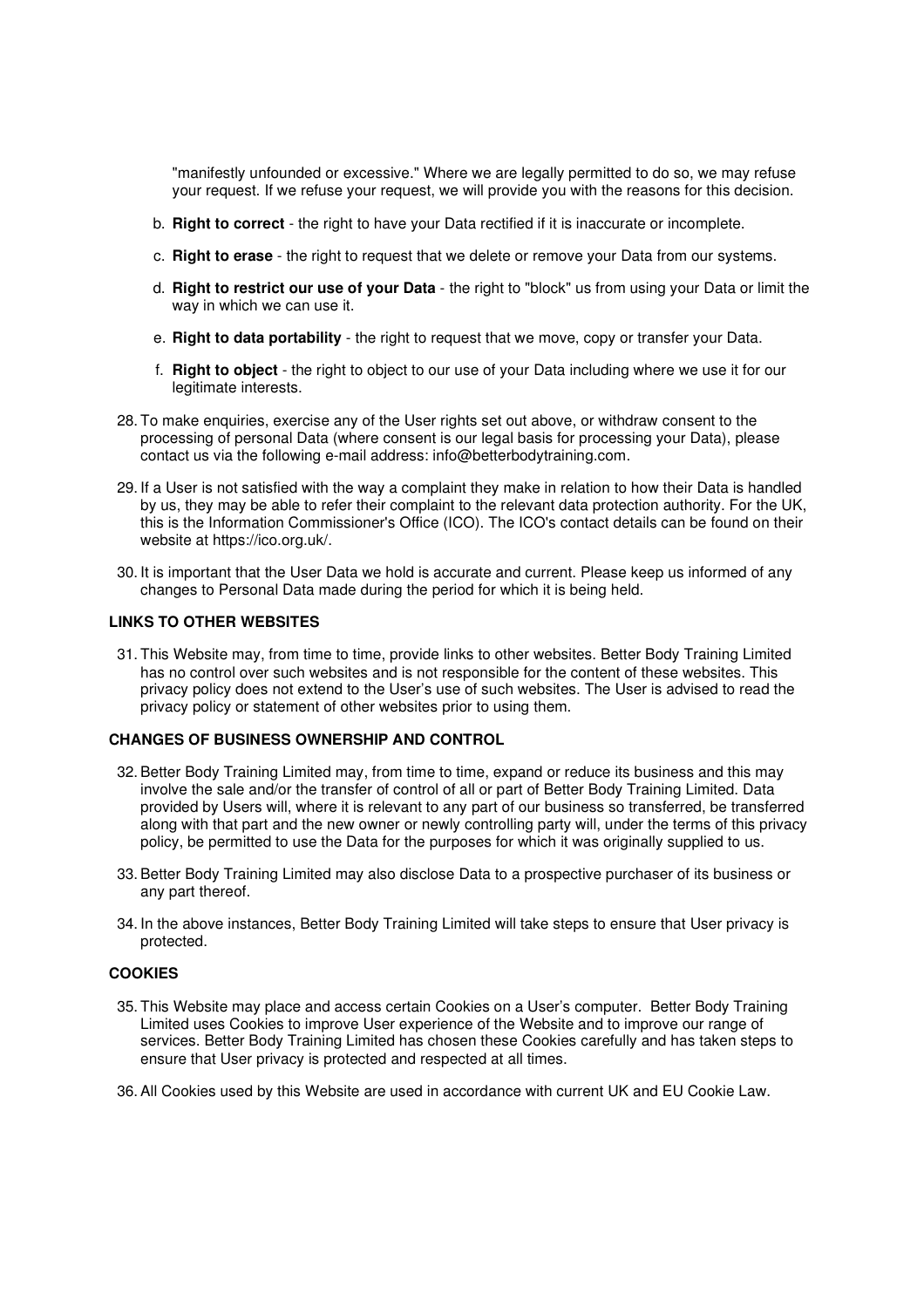- 37. Before the Website places Cookies on a User's computer, a message bar requesting User consent to set those Cookies shall appear. By giving consent to the placing of Cookies, the User is enabling Better Body Training Limited to provide a better experience and service. The User may, if they so wish, deny consent to the placing of Cookies however, certain features of the Website may not function fully or as intended.
- 38. This Website may place the following Cookies:

| <b>Type of Cookie</b>             | <b>Purpose</b>                                                                                                                                                                                                                                                                                                                 |
|-----------------------------------|--------------------------------------------------------------------------------------------------------------------------------------------------------------------------------------------------------------------------------------------------------------------------------------------------------------------------------|
| <b>Strictly Necessary Cookies</b> | These are cookies that are required for the operation of our website.<br>They include, for example, cookies that enable the User to log into<br>secure areas of our website, use the shopping cart or make use of e-<br>billing services.                                                                                      |
| Analytical/Performance<br>Cookies | They allow us to recognise and count the number of visitors and to see<br>how visitors move around our website when they are using it. This helps<br>us to improve the way our website works, for example, by ensuring that<br>Users can easily find what they are looking for.                                                |
| <b>Functionality Cookies</b>      | These are used to recognise a User when they return to our website.<br>This enables us to personalise our content for them, greet them by<br>name and remember their preferences (for example, choice of language<br>or region).                                                                                               |
| <b>Targeting Cookies</b>          | These cookies record the User's visit to our website, the pages they<br>have visited and the links they have followed. We will use this<br>information to make our website and the advertising displayed on it<br>more relevant to their interests. We may also share this information with<br>third parties for this purpose. |

39.

- 36. Please find a list of Cookies that we use in the Cookies Schedule.
- 37. A User can choose to enable or disable Cookies in their internet browser. By default, most internet browsers accept Cookies, but this can be changed. For further details, please consult the help menu in your internet browser.
- 38. Users can choose to delete Cookies at any time however, information enabling quicker and more efficient Website access may be lost including, but not limited to, personalisation settings.
- 39. It is recommended that Users ensure that their internet browser is up-to-date and that they consult the guidance and help provided by the developer of their internet browser if unsure about adjusting privacy settings.
- 40. For more information generally on cookies, including how to disable them, please refer to aboutcookies.org. Details on how to delete cookies from a computer can also be found.

#### **GENERAL**

- 41. **Users** may not transfer any of their rights under this privacy policy to any other person. We may transfer our rights under this privacy policy where we reasonably believe rights of the User will not be affected.
- 42. If any court or competent authority finds that any provision of this privacy policy (or part of any provision) is invalid, illegal or unenforceable, that provision or part-provision will, to the extent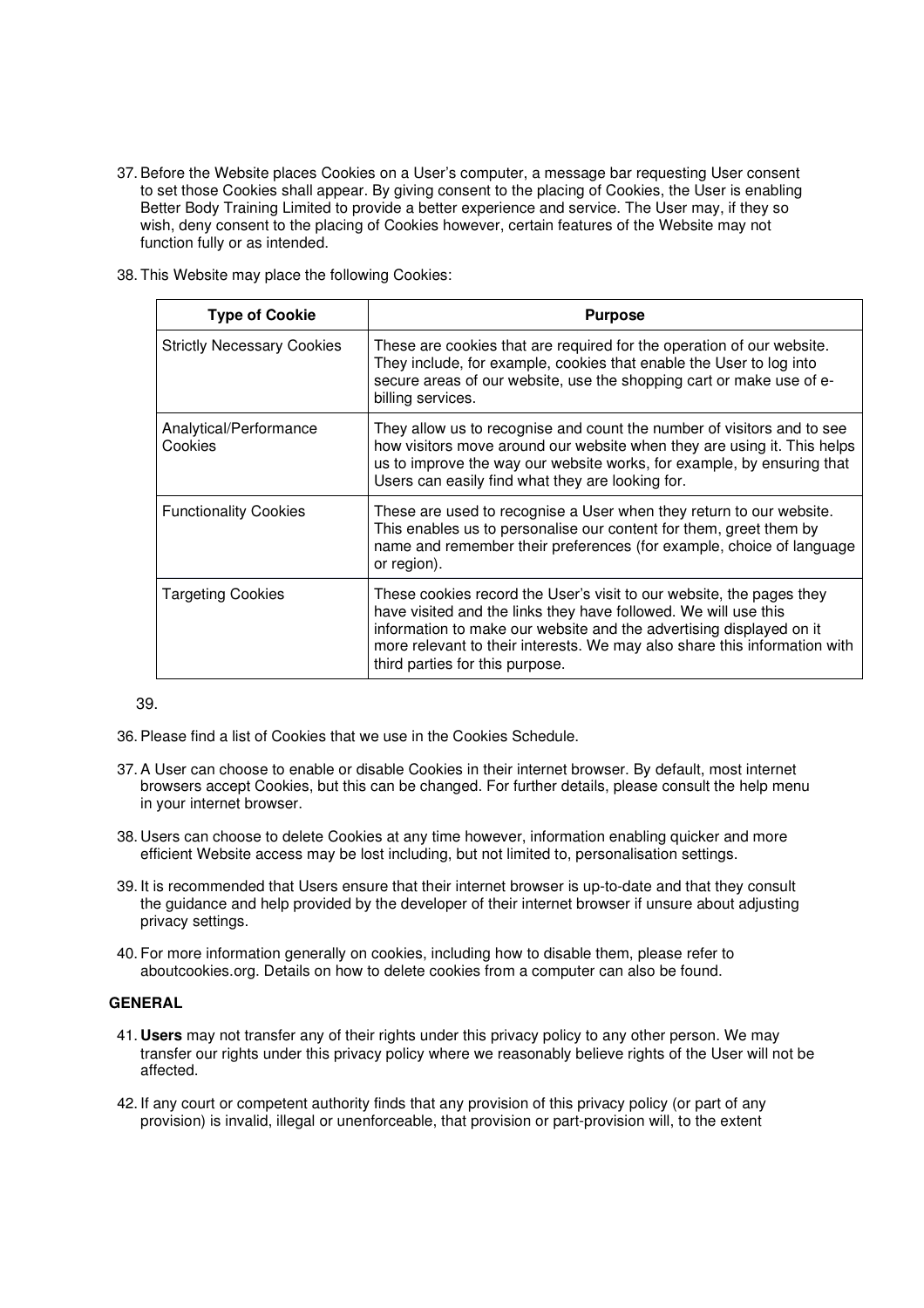required, be deemed to be deleted, and the validity and enforceability of the other provisions of this privacy policy will not be affected.

- 43. Unless otherwise agreed, no delay, act or omission by a party in exercising any right or remedy will be deemed a waiver of that, or any other, right or remedy.
- 44. This Agreement will be governed by and interpreted according to the law of England and Wales. All disputes arising under the Agreement will be subject to the exclusive jurisdiction of the English and Welsh courts.

## **CHANGES TO THIS PRIVACY POLICY**

45. Better Body Training Limited reserves the right to change this privacy policy as we may deem necessary from time to time or as may be required by law. Any changes will be immediately posted on the Website and the User is deemed to have accepted the terms of the privacy policy on their first use of the Website following the alterations. Users may contact Better Body Training Limited by email at info@betterbodytraining.com.

# **Attribution**

46. This privacy policy was created using a document from Rocket Lawyer (https://www.rocketlawyer.com/gb/en).

#### **DOCUMENT CREATION & REVIEW INFORMATION**

Creation Date 12th May 2021 Review Date: 1st November 2021 Version Number (Current): 2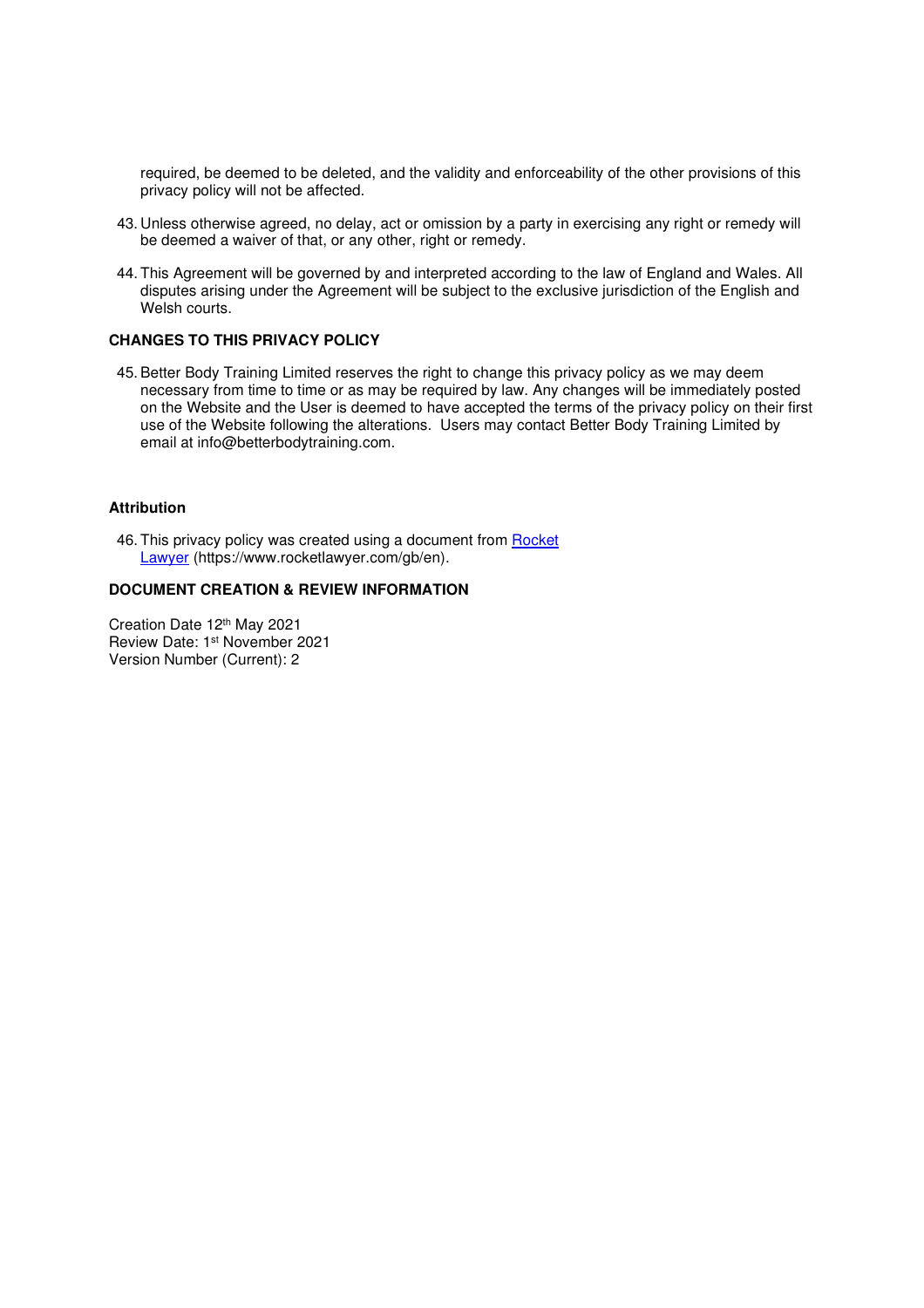# **Cookies**

Below is a list of the cookies that we use. We have tried to ensure this is complete and up to date, but if you think that we have missed a cookie or there is any discrepancy, please let us know.

Strictly necessary

We use the following strictly necessary cookies:

| <b>Description of Cookie</b> | <b>Purpose</b>                                                  |
|------------------------------|-----------------------------------------------------------------|
| <b>XSRF-TOKEN</b>            | Used for security reasons                                       |
| hs                           | Used for security reasons                                       |
| svSession                    | Used in connection with user login                              |
| SSR-caching                  | Used to indicate the system from which the site<br>was rendered |
| wixCIDX                      | Used for system monitoring/debugging                            |
| _wix_browser_sess            | Used for system monitoring/debugging                            |
| consent-policy               | Used for cookie banner parameters                               |
| smSession                    | Used to identify logged in site members                         |
| TS*                          | Used for security and anti-fraud reasons                        |
| bSession                     | Used for system effectiveness measurement                       |
| fedops.logger.sessionId      | Used for stability/effectiveness measurement                    |
|                              |                                                                 |

Analytical/performance

We use the following analytical/performance cookies:

| <b>Description of Cookie</b> | <b>Purpose</b>                                                      |
|------------------------------|---------------------------------------------------------------------|
| l Facebook Pixel             | We use this cookie to help us analyse how users<br>use the website. |

Functionality

We use the following functionality cookies:

**Description of Cookie Purpose**